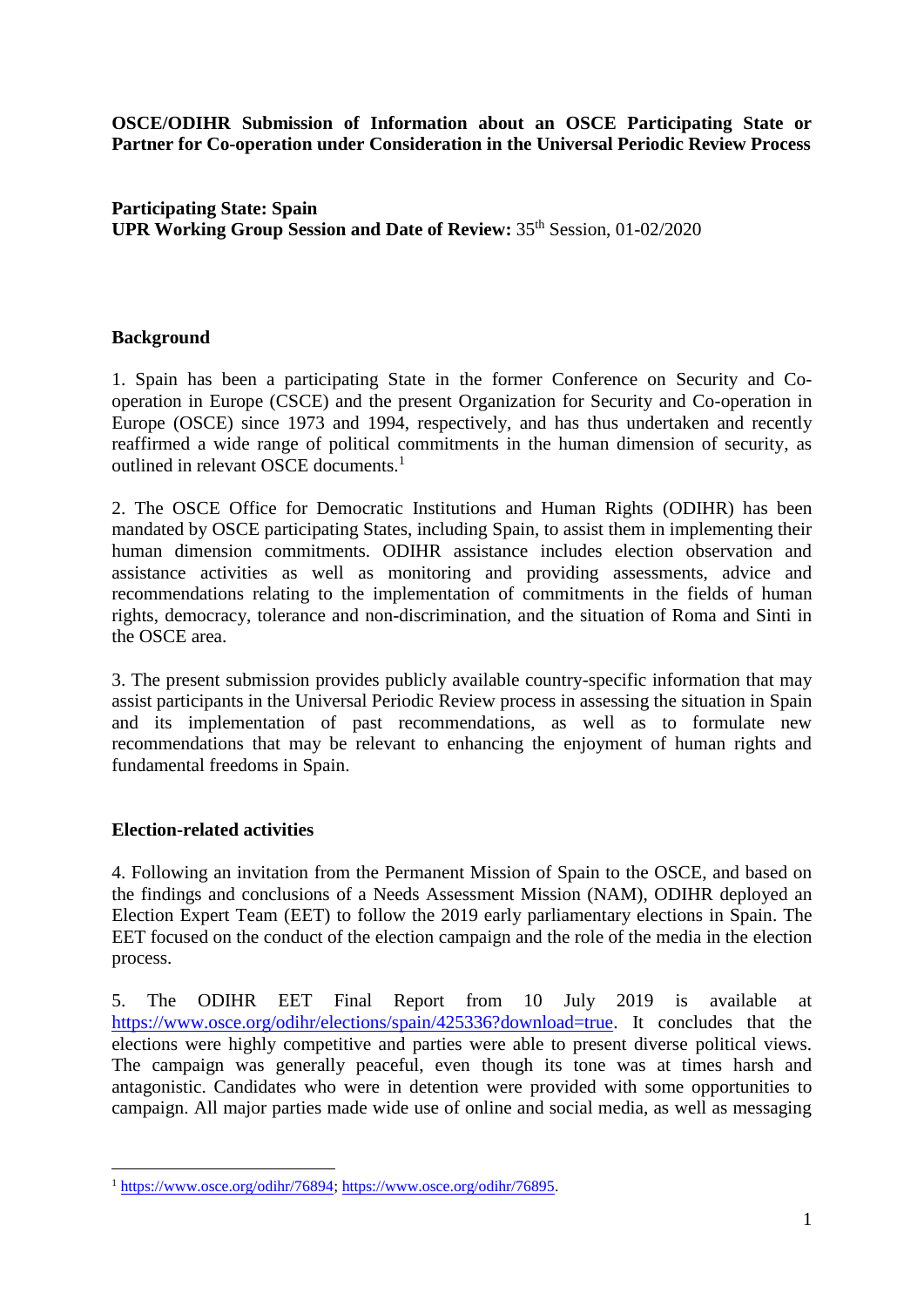applications in their campaign, with some parties relying almost exclusively on these means of communicating with their voters. The report recommends:

- a) Data-driven electoral campaigning based on segmentation and profiling of users should be further regulated in the law in order to ensure transparency, data protection, safeguard public trust and a level playing field for the electoral contestants. Existing regulations on the collection and use of personal data for electoral purposes should be updated to reflect the decision of the Constitutional Court and ensure that any use of personal data of voters is in line with EU policies.
- b) The principle of equality of the vote should be upheld, in accordance with the Constitution, OSCE commitments, other international obligations and standards and good international practice.
- c) As previously recommended, the authorities should address the shortcomings of postal voting and take steps to ensure all voters benefit from equal voting opportunities to the maximum extent possible.
- d) Consideration could be given to enhancing the regulation of online campaigning with the aim to ensure a level playing field for all contestants and voters' informed choice.
- e) To enhance transparency, the media should be required to publish accurate data on their ownership. In order to safeguard media pluralism, stricter media-ownership regulations could be further considered.
- f) Legislation could be reviewed to allow public media to rely on editorial discretion in their news coverage of election campaigns rather than a formula-based distribution of airtime, provided that all contestants are treated equally and are allowed genuine opportunity to present their platforms.
- g) The management of the public broadcaster should be appointed in line with the reformed procedures as soon as possible with a view to protecting it from political interference and ensuring standards of professionalism and editorial independence.
- h) Authorities could consider establishing an independent media oversight authority in order to ensure transparency and pluralism in the broadcast media, issue licenses, conduct media monitoring, including during electoral campaigns, and adjudicate complaints.
- i) Consideration should be given to reviewing legislation on media coverage of the elections to make it possible for parties not represented in parliament to participate in the debates.
- j) To enhance the voters' ability to make an informed choice, the authorities in consultation with civil society, the media and academic institutions could consider developing mechanisms to increase digital literacy among voters and other electoral stakeholders.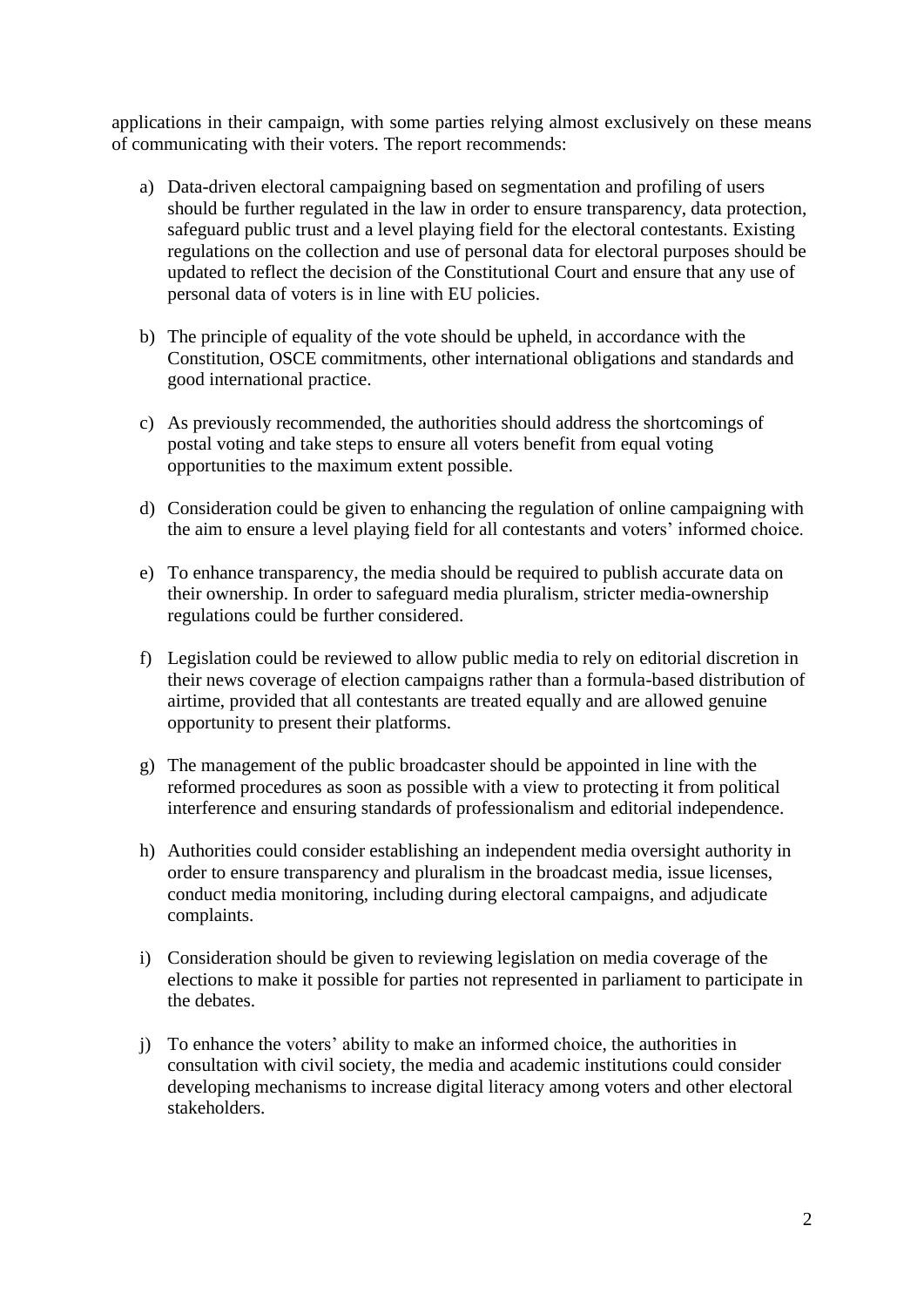6. The 2019 EET final report assesses the follow-up of prior ODIHR recommendations from the final report on the 2015 parliamentary elections<sup>2</sup> as follows: recommendations 10 and 14 were implemented fully, recommendations 6 and 8 are mostly implemented, and recommendation 9 is partially implemented.

# **Legislation reviewed by ODIHR**

7. Upon request by authorities of a participating State, an OSCE field operation or another OSCE institution, ODIHR reviews draft or enacted legislation of OSCE participating States on topics relating to the human dimension commitments. 3

## *Opinion on Laws Regulating the Funding of Political Parties in Spain*<sup>4</sup>

8. The opinion was issued on 30 October 2017 following a request from the President of the Committee for Auditing Democratic Quality, the Fight Against Corruption and Institutional and Legal Reform of the Congress of Deputies of Spain. The opinion covered three laws that were submitted for review: the Political Party funding Law, the Electoral Law and the Law on Political Parties. There has been no subsequent development.

9. There remain areas of concern that should be enhanced in order to ensure that the relevant legislation effectively closes potential loopholes that could be used to circumvent regulations on party funding. No new legislation on funding has been adopted, thus the following key recommendations remain to be addressed.

10. Main remaining concerns:

- a) Ensure that the legal framework governing the financing of political parties is consistent and clear, in particular with regard to private donations, reporting deadlines and financial oversight.
- b) Consider reviewing the relevant legislation with a view to create an improved balance between public and private funding.
- c) Ensure that bigger parties are not placed at a disproportional advantage in the allocation of public funding and other forms of public support.
- d) Stricter regulation of donation of real estate.
- e) Ensure that foundations and other entities linked to or dependent on political parties are covered by the same regulatory legislation and bound by those financial requirements that political parties must adhere to.
- f) Require timely and accessible publication of campaign finance reports for an extended period of time.

<u>.</u>

<sup>2</sup> [https://www.osce.org/odihr/elections/spain/224411.](https://www.osce.org/odihr/elections/spain/224411)

<sup>&</sup>lt;sup>3</sup> Legal reviews and opinions at [www.legislationline.org.](http://www.legislationline.org/)

<sup>4</sup>[https://www.legislationline.org/download/action/download/id/7479/file/310\\_POLIT\\_ESP\\_30October2017\\_en.p](https://www.legislationline.org/download/action/download/id/7479/file/310_POLIT_ESP_30October2017_en.pdf) [df.](https://www.legislationline.org/download/action/download/id/7479/file/310_POLIT_ESP_30October2017_en.pdf)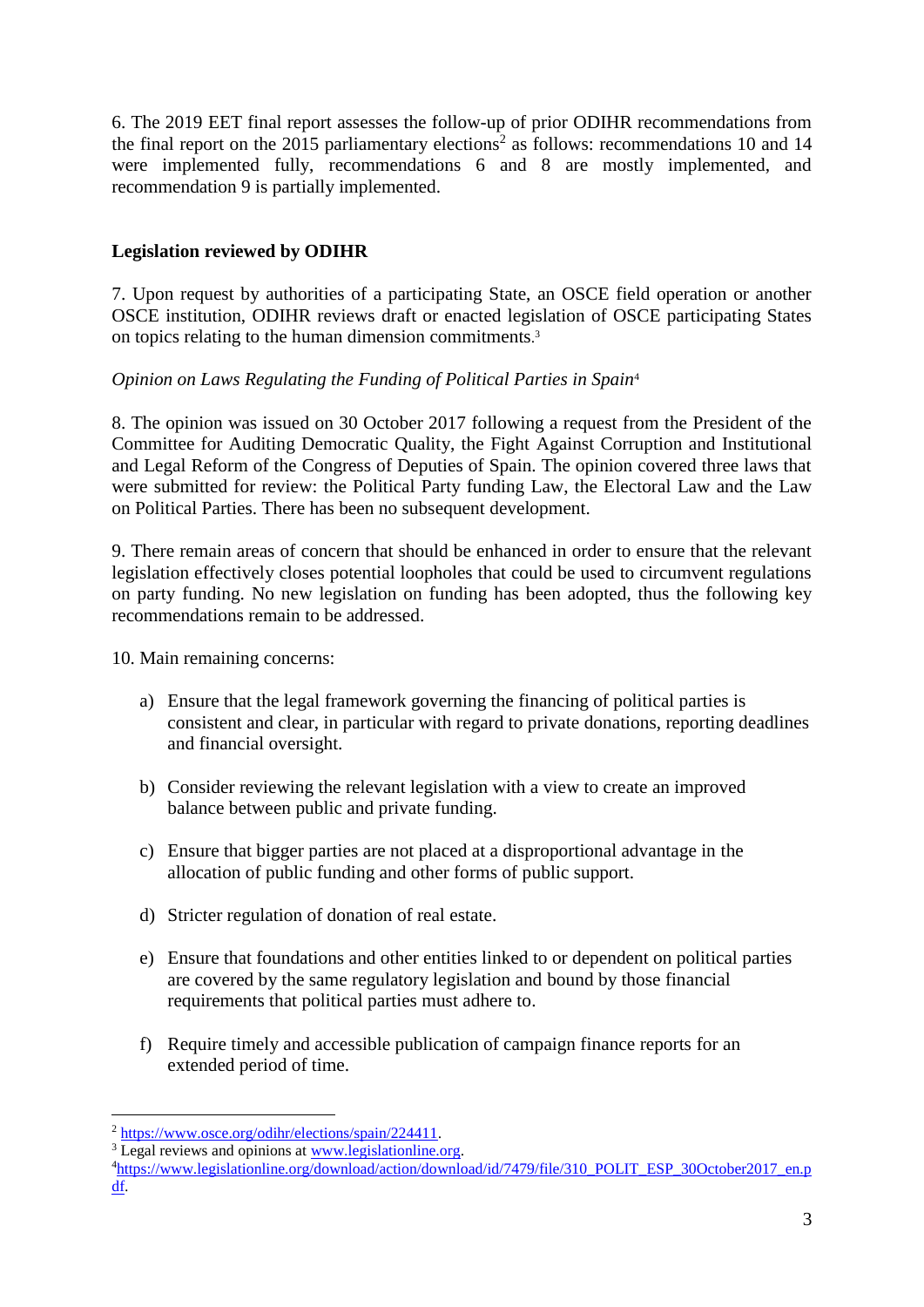- g) Ensure that infringements are efficiently sanctioned within their limitation period and that the Court of Audit has sufficient human and financial resources at its disposal to carry out investigations and initiate proceedings.
- h) Amend the Political Party Law to ensure that the Law allows dissolution of a political party only as a last resort in the gravest circumstances, which should be set out by law in a clear and precise manner.
- i) Consider establishing mechanisms to link public funds to the advancement of the political participation of women and persons with disabilities.

### **Tolerance and non-discrimination issues, including incidents of and responses to hate crime**

11. OSCE participating States have committed to promote tolerance and non-discrimination and to combat hate crime, and ODIHR supports states in their implementation of those commitments. ODIHR produces an annual report on hate crime<sup>5</sup> to highlight the prevalence of hate crimes and good practices that participating States and civil society have adopted to tackle them. ODIHR also helps participating States to draft legislation that effectively addresses hate crimes; provides training that builds the capacity of participating States' criminal justice systems and their law-enforcement officials, prosecutors and judges; raises awareness of hate crimes among governmental officials, civil society and international organizations; and supports civil society efforts to monitor and report hate crimes.

## *Addressing hate crimes*

12. Information concerning Spain in the most recent (2017) edition of the annual hate crimes reporting<sup>6</sup> includes the following:

• Overview of officially reported data

13. Spain regularly reports hate crime data to ODIHR. Spain's Criminal Code contains general penalty-enhancement and substantive offence provisions. The Interior Ministry's State Secretariat of Security collects hate crime data from the Catalan Autonomous Police, the Autonomous Basque Police, Navarre Police, National Police Force and the Civil Guard. Spain publishes annual reports<sup>7</sup> on hate crimes.

14. In respect of the hate crime data collection mechanism in Spain, there is a unified system of crime statistics collection, called the Statistical Crime System (SEC). This system describes the rules and procedures on how to record statistical facts. All hate crimes are recorded, regardless of whether it is reported by the police or by the victim. In addition to their criminal qualification or alleged violation of administrative rules, members of law enforcement bodies must describe the criminal context when recording the crime. In this section, the Police must determine and mark one or more biases, as appropriate. There is also a Police Action Protocol for hate crimes and conduct that violates the legal rules on

<u>.</u>

<sup>5</sup> [http://hatecrime.osce.org.](http://hatecrime.osce.org/)

<sup>6</sup> [http://hatecrime.osce.org/spain.](http://hatecrime.osce.org/spain)

<sup>7</sup>[http://www.interior.gob.es/documents/10180/7146983/ESTUDIO+INCIDENTES+DELITOS+DE+ODIO+201](http://www.interior.gob.es/documents/10180/7146983/ESTUDIO+INCIDENTES+DELITOS+DE+ODIO+2017+v3.pdf/5d9f1996-87ee-4e30-bff4-e2c68fade874) [7+v3.pdf/5d9f1996-87ee-4e30-bff4-e2c68fade874.](http://www.interior.gob.es/documents/10180/7146983/ESTUDIO+INCIDENTES+DELITOS+DE+ODIO+2017+v3.pdf/5d9f1996-87ee-4e30-bff4-e2c68fade874)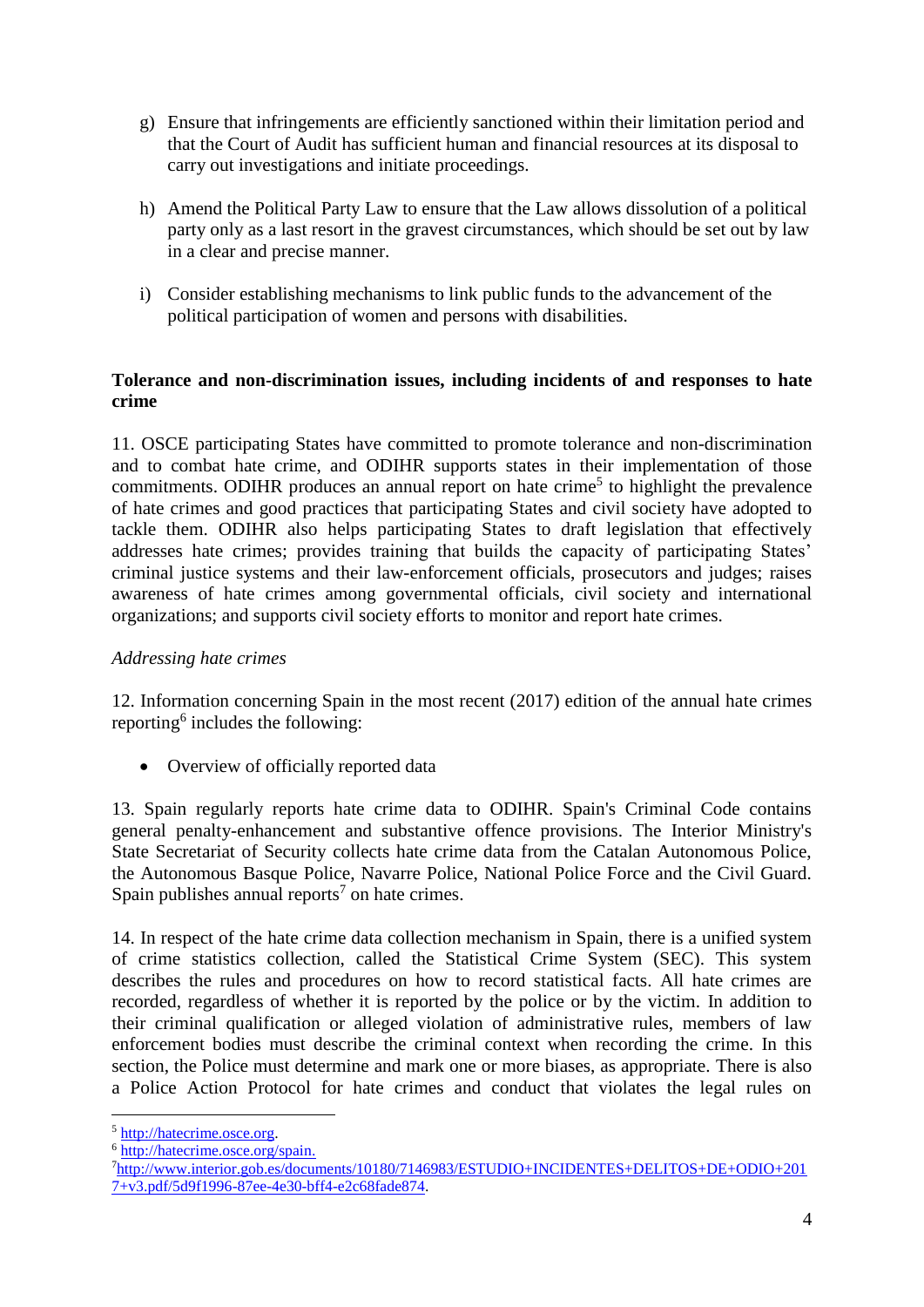discrimination, which dictates operational actions and victims' care. Every year, a comprehensive report on hate crime incidents is prepared and published on the website of the Ministry of the Interior.

15. In 2017, Spain reported 1419 hate crimes recorded by the police. The figure includes 11 hate crimes motivated by "fear of the poor" and 446 hate crimes motivated by ideology. These categories fall outside of the OSCE concept of hate crimes and are not included in the following breakdown by bias motivation:

- Racism and xenophobia: 524
- Anti-Semitism: 6
- Bias against members of other religions and beliefs (this number represents all antireligious crime, including motivated by bias against Christians and Muslims): 103
- $\bullet$  Bias against other groups Sex: 35
- Bias against other groups People with disabilities (significant year-to-year decrease in disability hate crime is, according to the Spanish Government, due to updated methodological approach to computing the numbers, not by a change in incidence): 23
- $\bullet$  Bias against other groups Sexual orientation or gender identity 271

Total: 962

1

16. In respect of 2017, ODIHR concluded that Spain did not report to ODIHR the numbers of prosecuted hate crime cases and information on sentenced hate crime cases.

• National developments

17. In February 2016, the City Council of Valencia signed a memorandum of understanding with ODIHR to implement ODIHR's Training against Hate Crimes for Law Enforcement (TAHCLE)<sup>8</sup> program to train local law enforcement officers in recognizing, understanding and investigating hate crimes.

18. In April 2019, the Ministry of Interior of Spain has entered into a memorandum of understanding with ODIHR to implement TAHCLE across the whole country.<sup>9</sup>

• Overview of incidents reported to ODIHR by civil society

19. In 2017, 268 incidents in Spain were reported to ODIHR by civil society organizations. More than one-half of those were incidents with a bias against other groups – sexual orientation and gender identity. More than 2/3 of those were classified as violent attacks against people.

## *Addressing racism and xenophobia (including national minorities and migrants)*

20. ODIHR notes the following, with regard to these supported recommendations:

<sup>8</sup> See more at<https://www.osce.org/odihr/224961> and [https://www.osce.org/odihr/tahcle.](https://www.osce.org/odihr/tahcle)

<sup>9</sup> See also here: [http://www.interior.gob.es/documents/642012/3479677/Plan+de+accion+ingles/222063a3-](http://www.interior.gob.es/documents/642012/3479677/Plan+de+accion+ingles/222063a3-5505-4a06-b464-a4052c6a9b48) [5505-4a06-b464-a4052c6a9b48.](http://www.interior.gob.es/documents/642012/3479677/Plan+de+accion+ingles/222063a3-5505-4a06-b464-a4052c6a9b48)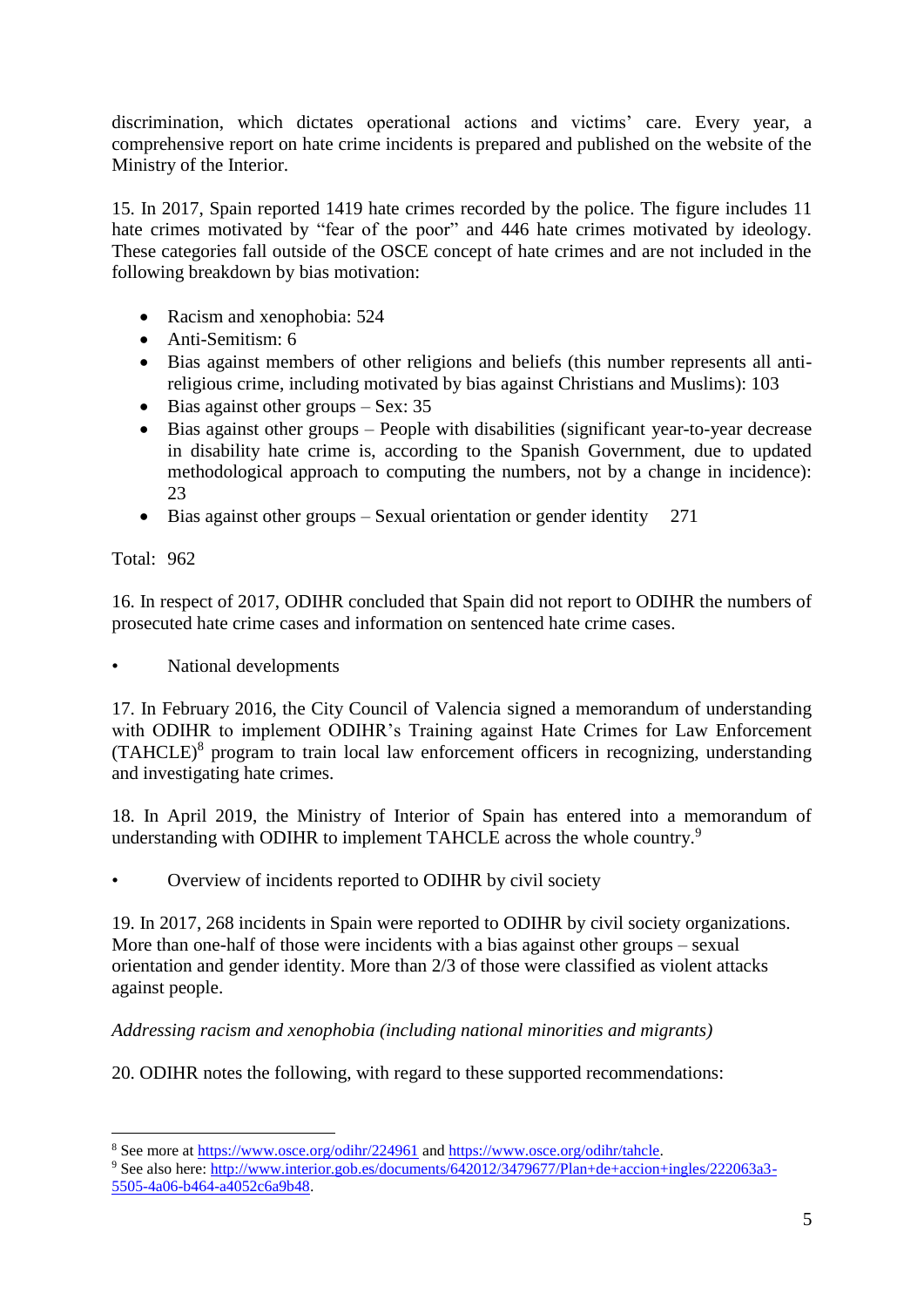- a) 131.38 Redouble its efforts in combating contemporary forms of racism, racial discrimination, xenophobia and related intolerance including criminalizing hate speech, and all forms of incitement to hatred and violence, A/HRC/29/8/Add.1 (para. 8), Malaysia), supported.
- b) 131.40. Continue efforts to enhance the work of departments in relation to hate crimes and discrimination, A/HRC/29/8/Add.1 (para. 8), Qatar), supported.
- c) 131.47. Continue to strengthen the combat against racial discrimination and intolerance in all manifestations and protect the legitimate rights of the migrants and minority groups, A/HRC/29/8/Add.1 (para. 8), China, supported.

21. For 2017, out of 1419 hate crimes reported to ODIHR by the Spanish authorities, 524 (37%) were motivated by racism and xenophobia. Other sources (civil society and intergovernmental organizations) reported to ODIHR 268 hate incidents, out of which 37 (14%) were motivated by racism and xenophobia. Among the latter, 23 (62%) were cases of violent attacks.

22. For 2016, out of 1272 hate crimes reported to ODIHR by the Spanish authorities, 416 (33%) were motivated by racism and xenophobia. Other sources reported 105 hate incidents, out of which nine (9%) were motivated by racism and xenophobia. Among the latter, five (56%) were cases of violent attacks.

23. For 2015, out of 1,328 hate crimes reported to ODIHR by the Spanish authorities, 505 (38%) were motivated by racism and xenophobia.

# *Addressing anti-Semitism and intolerance against Muslims, Christians and other religions*

24. Every two years, ODIHR publishes Holocaust Memorial Days: An overview of remembrance and education in the OSCE region<sup>10</sup> to highlight good practices that participating States regarding Holocaust commemoration and education. For the 2015 edition, Spain responded to ODIHR's questionnaire but did not respond for the 2018 edition.

25. ODIHR collects data on anti-Semitic hate crimes and launches an annual online report on 16 November, covering information from the past calendar year. ODIHR also helps participating States draft legislation that effectively addresses hate crimes, education about the Holocaust, and addressing anti-Semitism. In all fields, ODIHR provides training that builds the capacity of participating States', raises awareness and supports the efforts of civil society.

26. Information concerning Spain in the most recent (2017) edition of the annual hate crimes reporting<sup>11</sup> includes the following: In the official report from 2017, Spain registered six anti-Semitic hate crimes. Civil society organizations reported seven anti-Semitic hate incidents; all of them were attacks against property.

27. ODIHR notes the following, with regard to these supported recommendations:

1

<sup>10</sup> [https://www.osce.org/odihr/hmd2018.](https://www.osce.org/odihr/hmd2018)

<sup>11</sup> [http://hatecrime.osce.org/spain.](http://hatecrime.osce.org/spain)